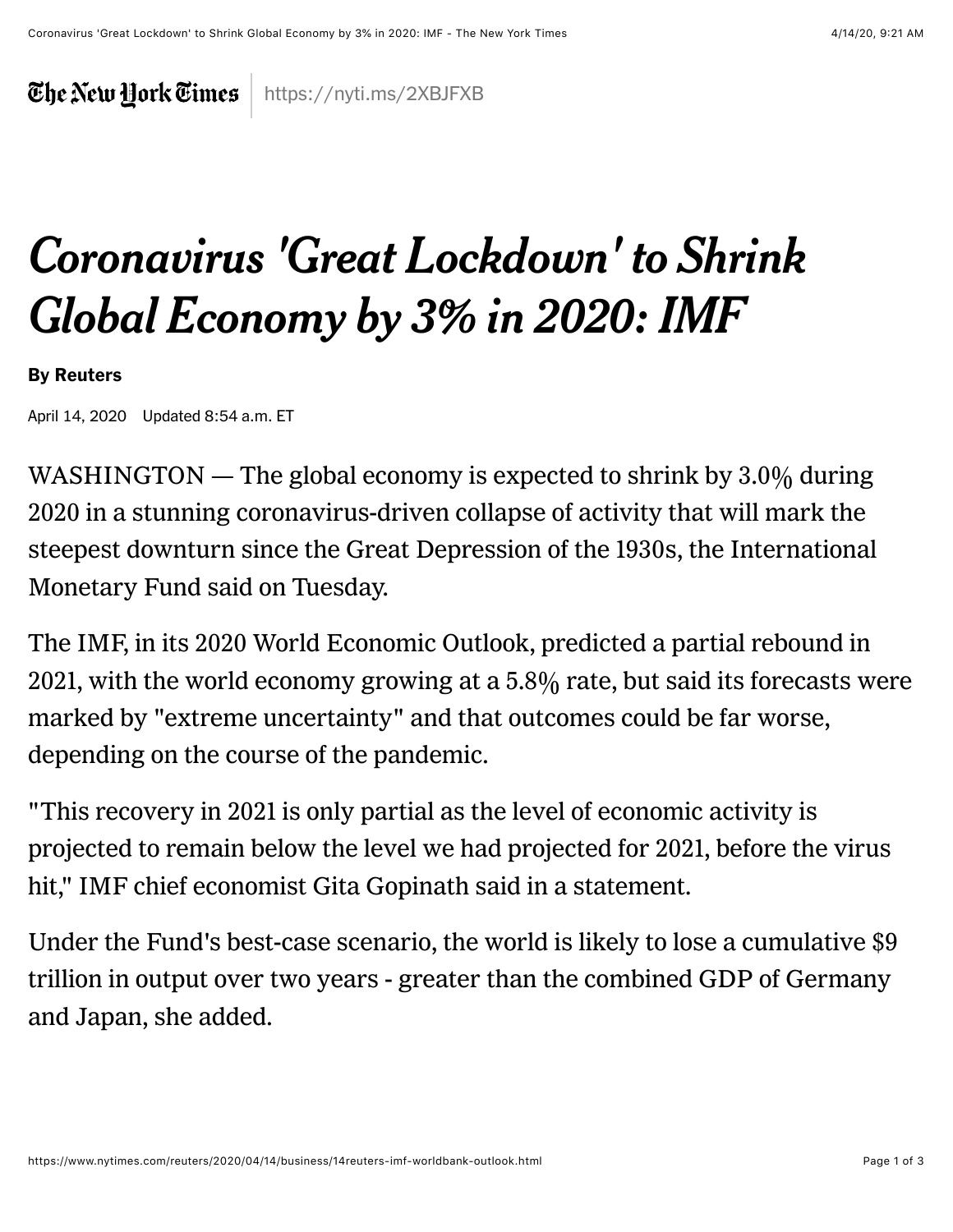The IMF's forecasts assume that outbreaks of the novel coronavirus will peak in most countries during the second quarter and fade in the second half of the year, with business closures and other containment measures gradually unwound.

A longer pandemic that lasts through the third quarter could cause a further 3% contraction in 2020 and a slower recovery in 2021, due to the "scarring" effects of bankruptcies and prolonged unemployment. A second outbreak in 2021 that forces more shutdowns could cause a reduction of 5 to 8 percentage points in the global gross domestic product baseline forecast for next year, keeping the world in recession for a second straight year.

"It is very likely that this year the global economy will experience its worst recession since the Great Depression, surpassing that seen during the global financial crisis a decade ago," the IMF said in its report. "The Great Lockdown, as one might call it, is projected to shrink global growth dramatically."

The new forecasts provide a somber backdrop to the IMF and World Bank spring meetings, which are being held by videoconference this week to avoid contributing to the spread of the virus. The meetings normally draw 10,000 people to a crowded two-block area of downtown Washington.

IMF Managing Director Kristalina Georgieva said last week that some \$8 trillion in fiscal stimulus being poured in by governments to stave off collapse was not likely to be enough. She is expected to argue this week for more debt relief for the poorest countries.

## ADVANCED ECONOMIES HIT HARD

The global economy contracted 0.7% in 2009 - previously the worst downturn since the 1930s - according to IMF data. In January, before the extent of the coronavirus outbreak both inside and outside China was known, the IMF had